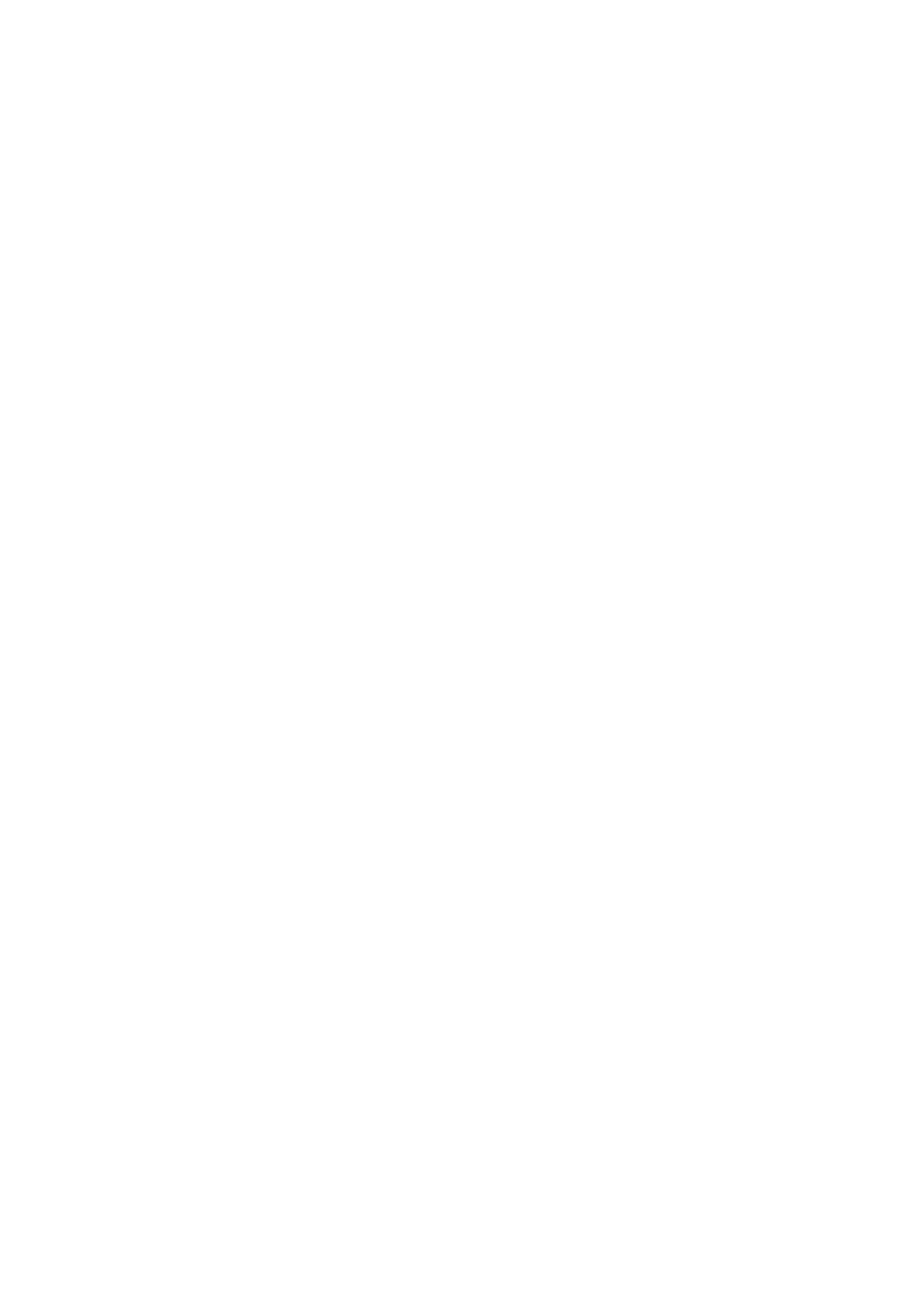# Congratulations

Congratulations on the purchase of your state-of-the-art remote start system with keyless entry. Reading this Owner's Guide prior to using your system will help maximize the use of your system and its many features. For more information please visit us online at:

#### www.directed.com/SmartStart

For any additional questions please contact your authorized Directed dealer or contact Directed at 1-800-753-0600. Additional support is also available at:

http://support.directed.com

### Important information

### Government Regulations and Safety information

Read the *Government Regulations* and *Warning! Safety First* sections of this manual prior to operating this system.

Warning! Failure to heed this information can result in death, personal injury or property damage and may also result in the illegal use of the system beyond its intended purpose.

### Your warranty

Your system comes with a warranty. Please make sure you receive the warranty registration card and proof of purchase from your dealer indicating the product was installed by an authorized Directed dealer. Your product warranty must be validated within 10 days of purchase.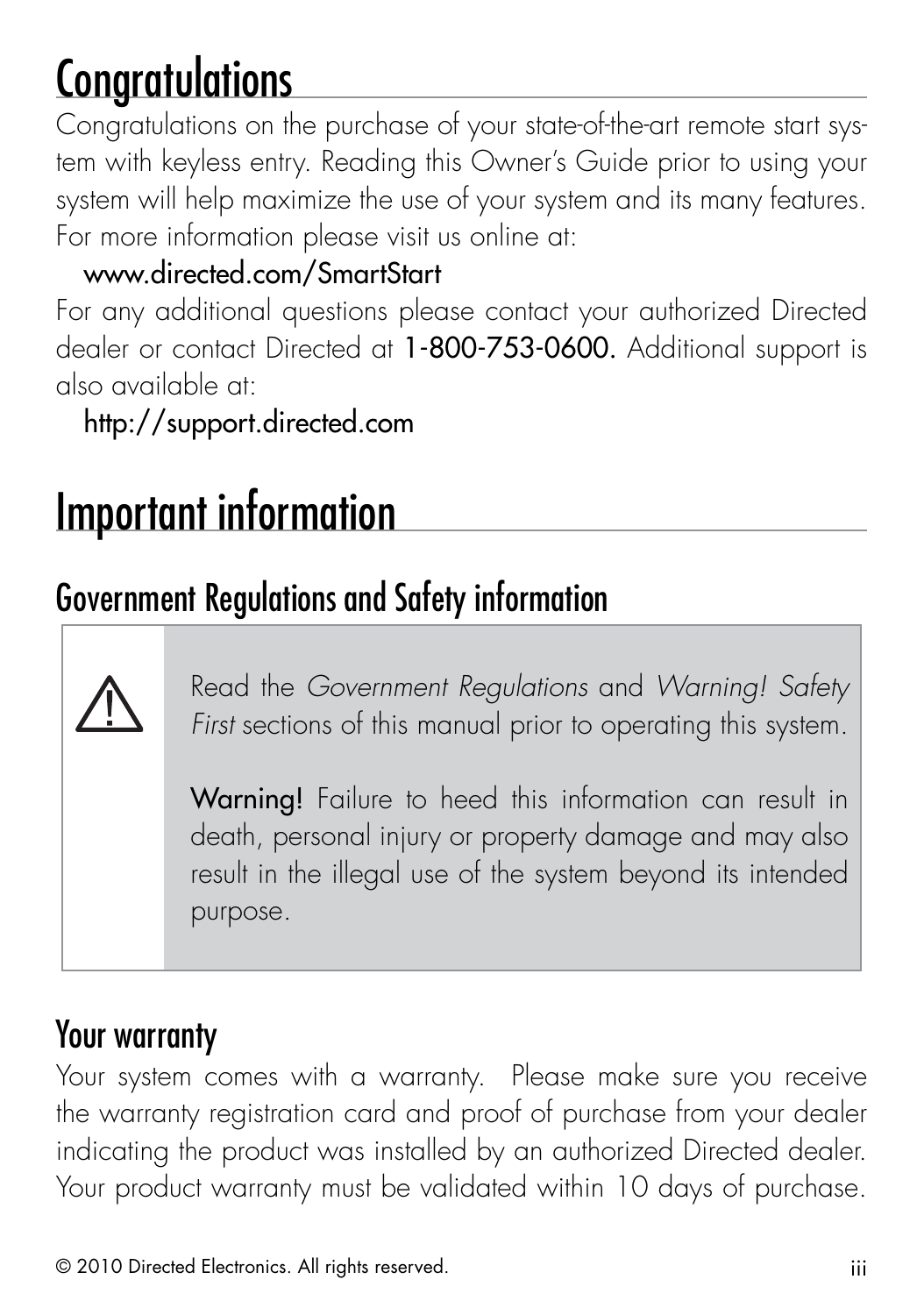You can validate online at: www.prodregister.com/directed or complete and return the warranty registration card.

### Optional Remote Kit

This system can be used with a companion remote control which offers you additional features. This remote kit is available through your authorized dealer or by visiting us at www.directedstore.com to order. The remote kit part number is 9474T.

If you choose to purchase this remote kit, the associated owner's guide for remote control features can be found online at www.directed.com/ SmartStart.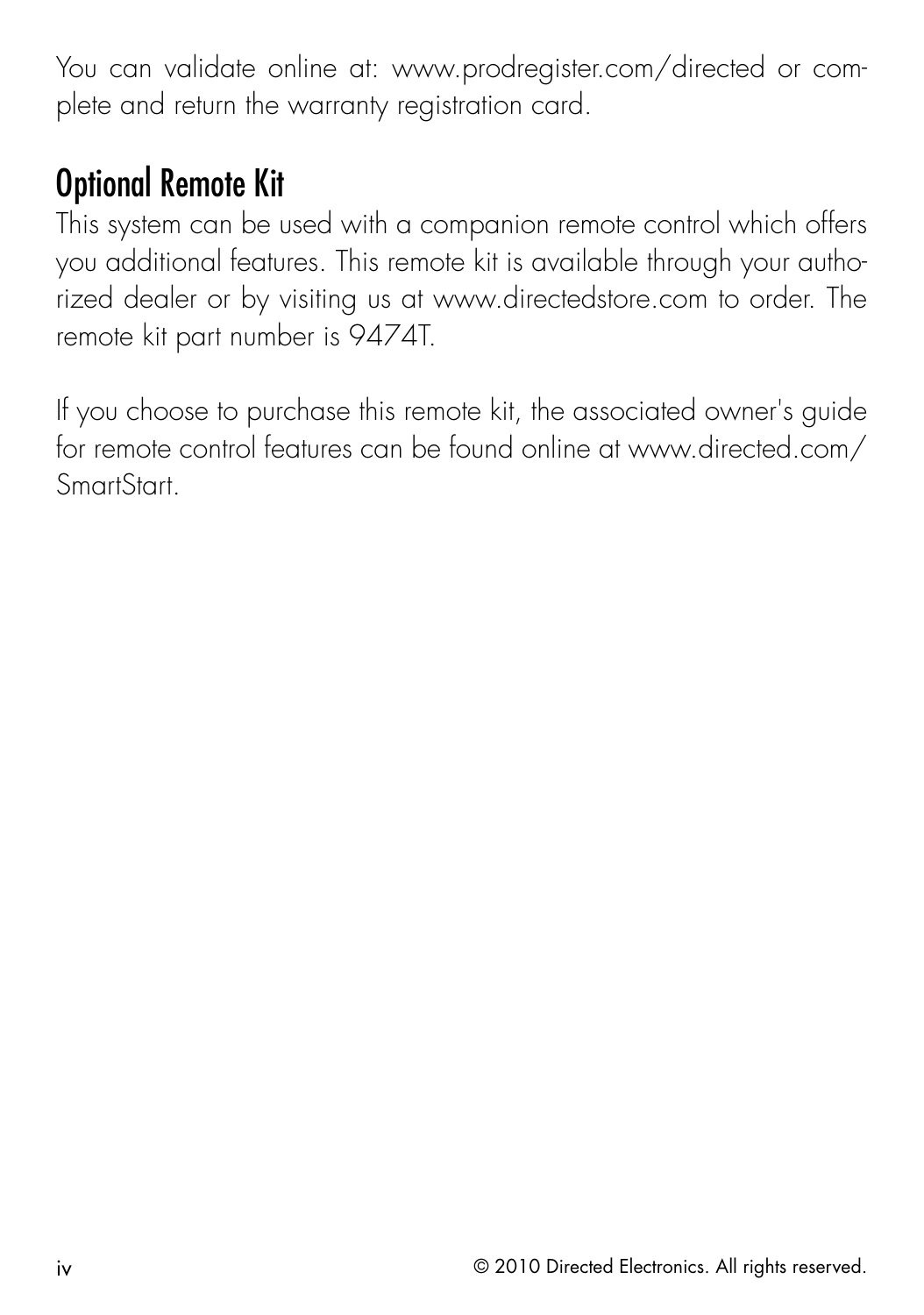## **Contents**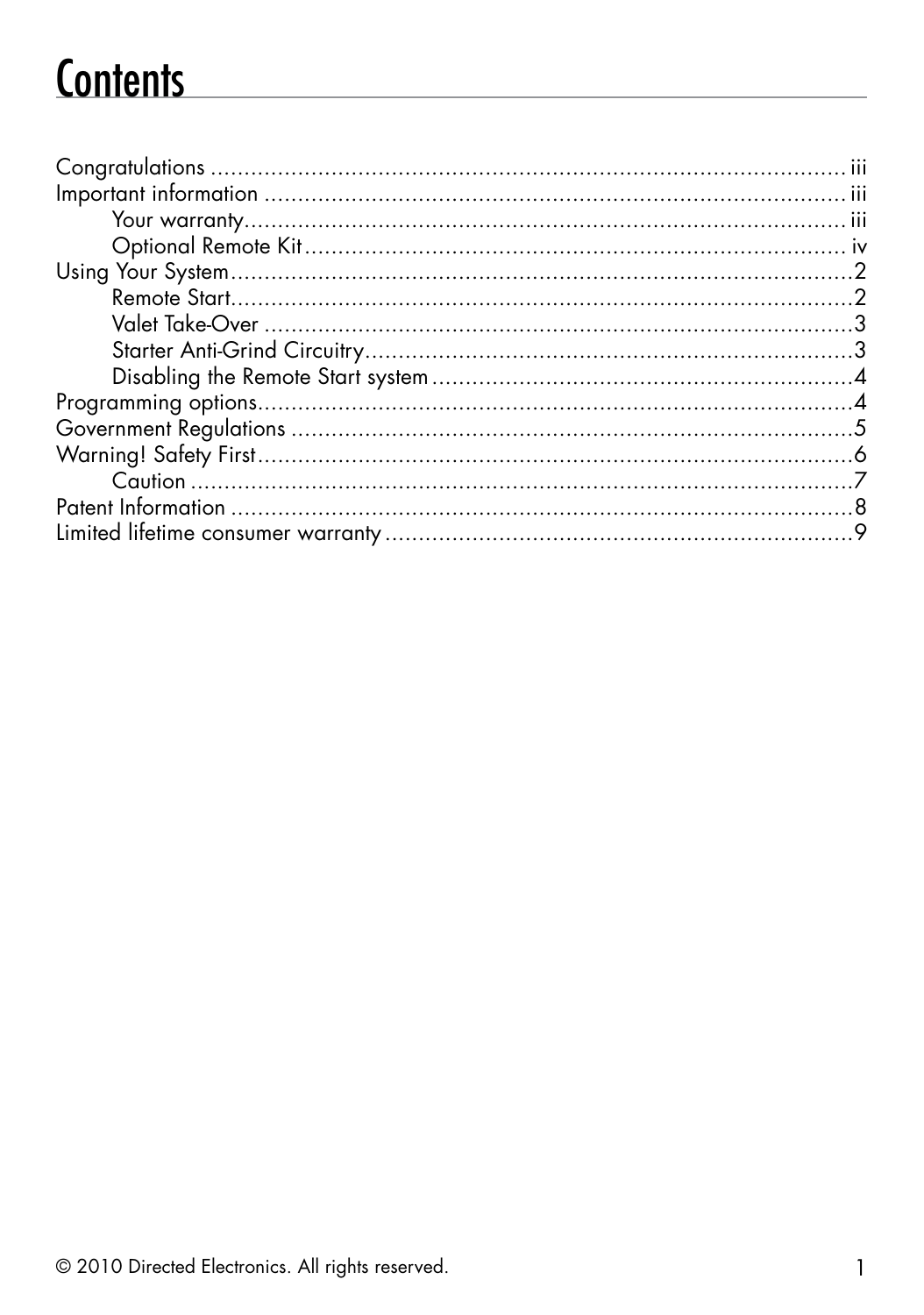# Using Your System

### Remote Start

This feature allows you to remotely start and run your vehicle for a programmable period of time. This makes it possible to warm up the engine, as well as adjust the interior temperature of the vehicle with the climate control system. If interior heating or cooling is desired, the climate controls must be preset, and the fan blower must be set to the desired level prior to remote starting the vehicle.

> Important! (1) Never remotely start the vehicle with the vehicle in gear, and (2) Never remotely start the vehicle with the key in the ignition.

For instructions on how to activate/deactive your remote start system, refer to the SmartStart User's guide.

#### When you are ready to drive the vehicle:

- 1. Insert the ignition key and turn it to the ON (not the START) position.
- 2. Press the brake pedal. The remote start system shuts down but the motor continues to run because the ignition has been turned on. The vehicle now operates as usual.

Note: If the brake pedal is pressed before the key is in the ON position, the engine will shut down.

While the vehicle is running during remote start operation, the system monitors the vehicle and automatically shuts down the engine if the system receives any of the following **Shut-down inputs**: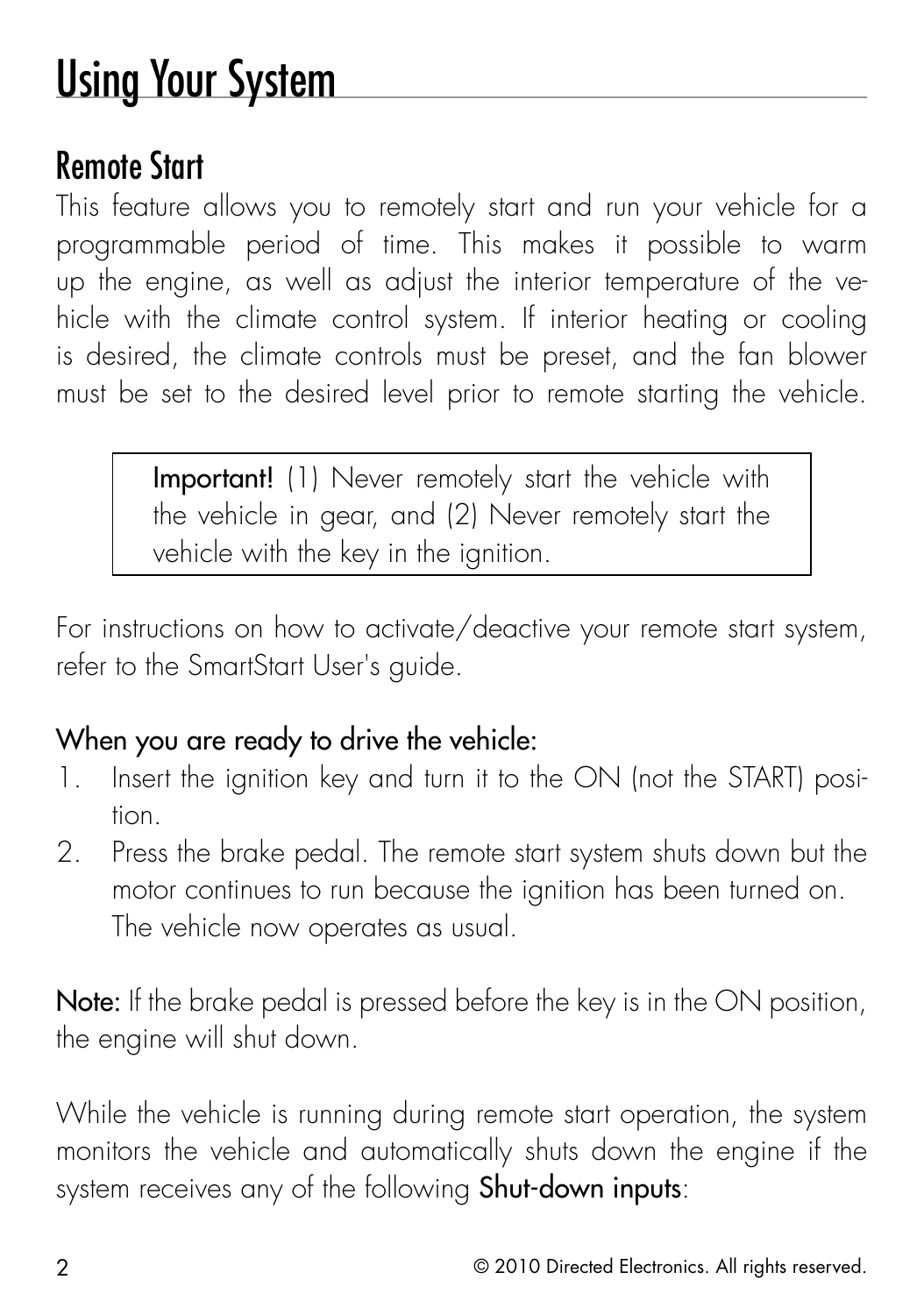- The brake pedal is pressed.
- The hood is opened.
- The shutdown toggle switch is put into the OFF position
- The pre-programmed run time has elapsed.
- The procedure to activate remote start is repeated.

### Valet Take-Over

The Valet Take-Over feature allows the vehicle to remain running after the key has been removed from the ignition. This feature is useful if you want to exit and lock the vehicle for short periods of time, but would like to leave the motor running and the climate controls on.

#### To perform Valet Take-Over:

- 1. Before turning off the engine, send Remote Start command from your SmartStart application.
- 2. Turn the ignition key to the OFF position (The engine will stay running).
- 3. The engine will run until the pre-programmed time elapses or a shut-down input is received. (See the previous section for a complete list of shut-down inputs.)

Note: This feature will not work if the brake pedal is being pressed.

### Starter Anti-Grind Circuitry

Whenever the vehicle is remote started, advanced anti-grind circuitry prevents the starter from engaging, even if the key is turned to the start position. This prevents damage to the starter motor if the key is turned to the start position during remote start operation.

Note: Anti-grind circuitry only works when the remote start system is operating the motor and the optional relay is installed.

© 2010 Directed Electronics. All rights reserved. 3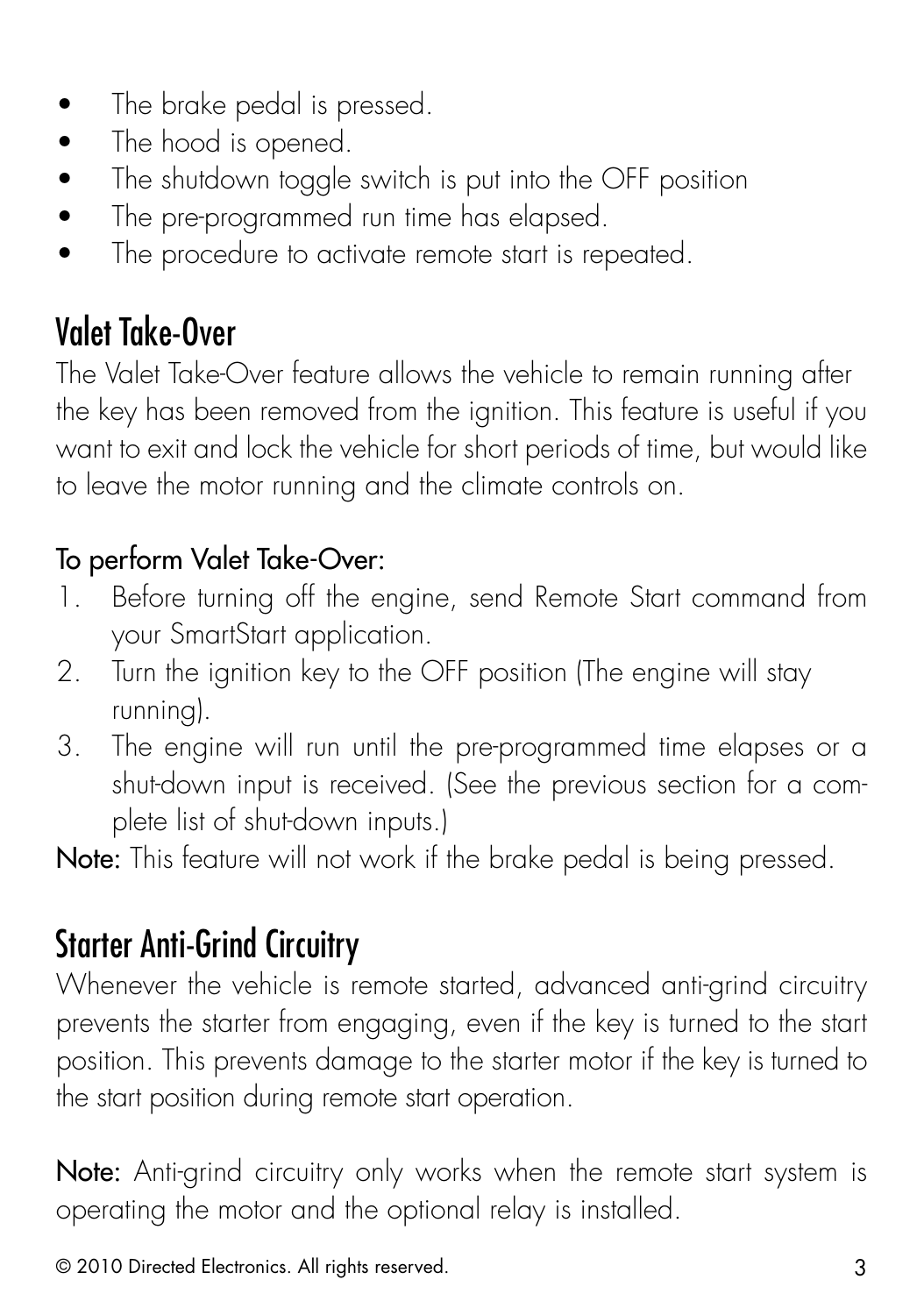### Disabling the Remote Start system

This feature allows your system's remote start unit to be temporarily disabled to prevent the vehicle from being remote started accidentally. This feature is useful if the vehicle is being serviced or stored in an enclosed area. To disable the remote start, move the shutdown toggle switch to the OFF position. The switch can be installed in a location of your choice. Check with your installer for recommended locations.

Location Of Shutdown Switch\_\_\_\_\_\_\_\_\_\_\_\_\_\_\_\_\_\_\_\_\_\_\_\_\_

### Programming options

Programming options control your system's normal, operational set-up. Most options do not require additional parts, but some may require installation labor. See your authorized Directed dealer for more details.

The following is a list of the programmable options, with the factory settings in **bold**.

- 12, 24, or 60 minute run time. Your system can be programmed to allow the vehicle to run for 12, 24, or 60 minutes when remote started. Can be set up to minute increments by your installer.
- Parking lights flashing or **constant**. Your system can be programmed to flash or turn on the parking lights constantly during the entire remote start operation.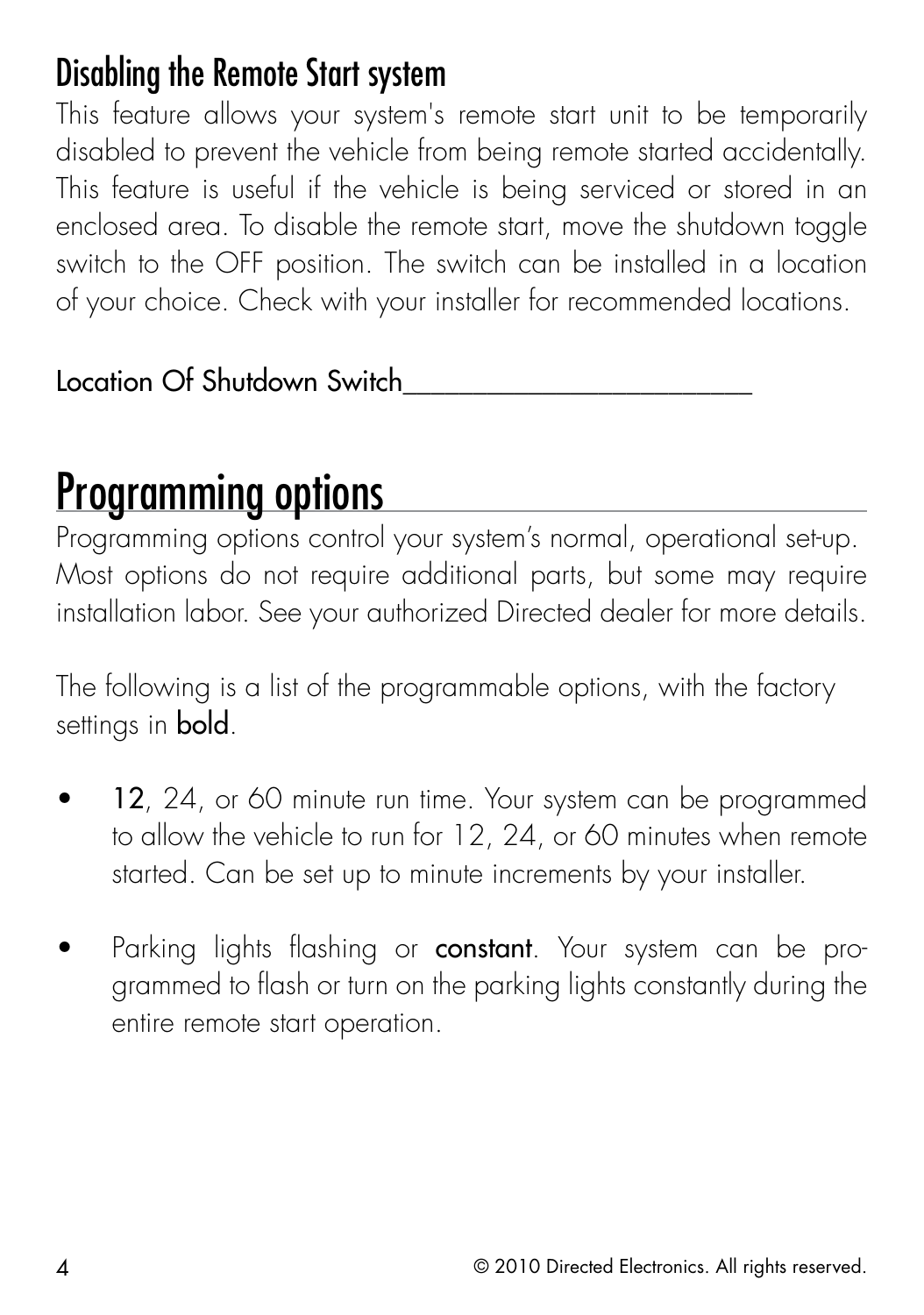# Government Regulations

This device complies with Part 15 of FCC rules. Operation is subject to the following two conditions: (1) This device may not cause harmful interference, and (2) This device must accept any interference received, including interference that may cause undesirable operation.

This equipment has been tested and found to comply with the limits for a class B digital device, pursuant to Part 15 of the FCC Rules. These limits are designed to provide reasonable protection against harmful interference in a residential installation. This equipment generates and can radiate radio frequency energy and, if not installed and used in accordance with the instruction manual, may cause harmful interference to radio communications. However, there is no guarantee that interference will not occur in a particular installation. If this equipment does cause harmful interference to radio or television, which can be determined by turning the equipment OFF and ON, the user is encouraged to try to correct the interference by one or more of the following measures:

- Reorient or relocate the receiving antenna.
- Increase the separation between the equipment and receiver.
- Connect the equipment into an outlet on a circuit different from that to which the receiver is connected.
- Consult the dealer or an experienced radio / TV technician for help.

This device complies with the Industry Canada Radio Standards Specification RSS 210. Its use is authorized only on a no-interference, no-protection basis; in other words, this device must not be used if it is determined that it causes harmful interference to services authorized by IC. In addition, the user of this device must accept any radio interference that may be received, even if this interference could affect the operation of the device.

#### Warning:

Changes or modifications not expressly approved by the party responsible for compliance could void the user's authority to operate this device.

© 2010 Directed Electronics. All rights reserved. 5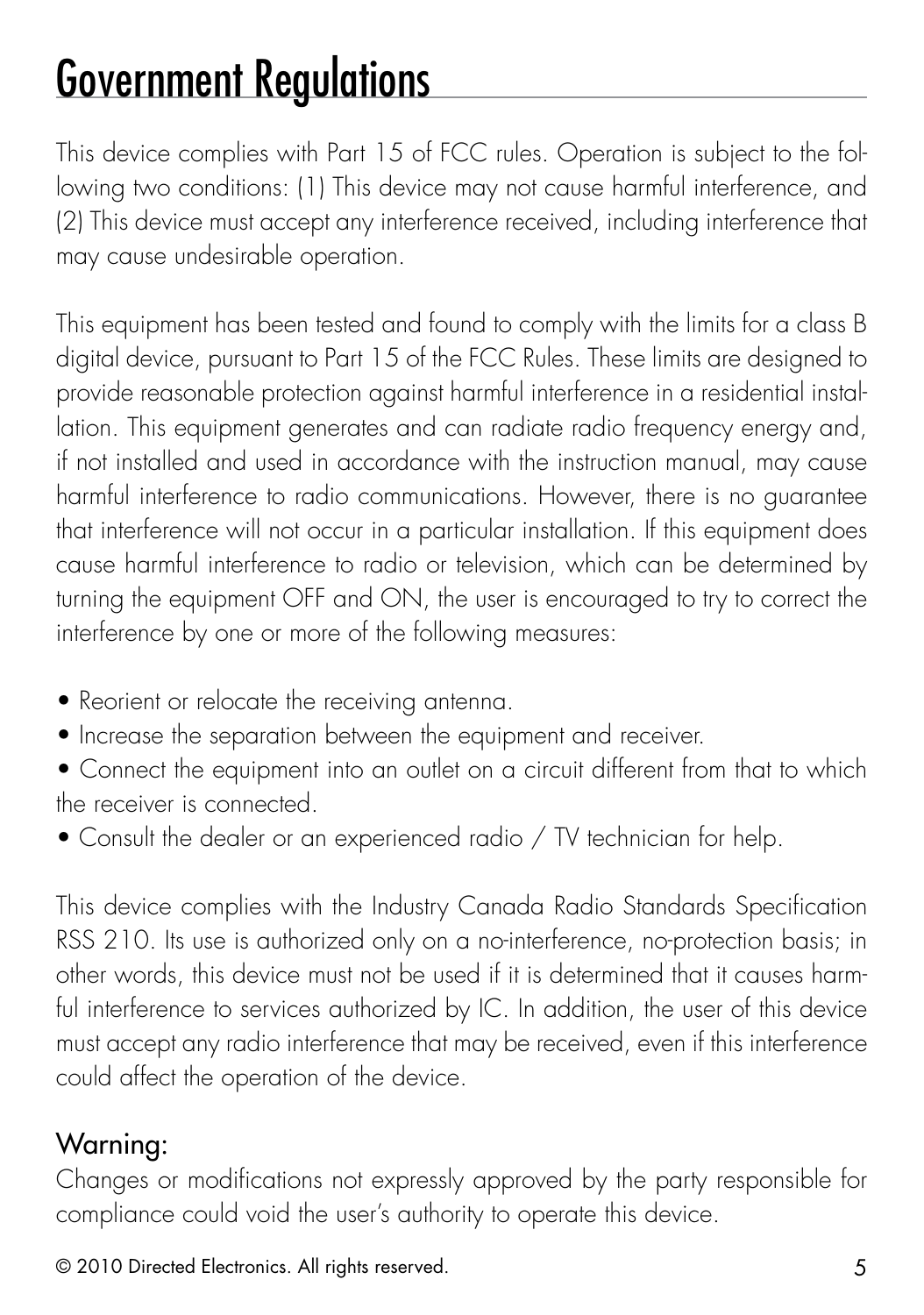# Warning! Safety First

The following safety warnings must be observed at all times: Due to the complexity of this system, installation of this product must only be performed by an authorized Directed dealer.

When properly installed, this system can start the vehicle via a command signal from the remote control/transmitter. Therefore, never operate the system in an enclosed area or partially enclosed area without ventilation (such as a garage). When parking in an enclosed or partially enclosed area or when having the vehicle serviced, the remote start system must be disabled using the installed toggle switch. It is the user's sole responsibility to properly handle and keep out of reach from children all remote control/transmitters to assure that the system does not unintentionally remote start the vehicle. THE USER MUST INSTALL A CARBON MONOXIDE DETECTOR IN OR ABOUT THE LIVING AREA ADJACENT TO THE VEHICLE. ALL DOORS LEADING FROM ADJA-CENT LIVING AREAS TO THE ENCLOSED OR PARTIALLY ENCLOSED VEHICLE STORAGE AREA MUST AT ALL TIMES REMAIN CLOSED. These precautions are the sole responsibility of the user.

Use of this product in a manner contrary to its intended mode of operation may result in property damage, personal injury, or death. (1) Never remotely start the vehicle with the vehicle in gear, and (2) Never remotely start the vehicle with the keys in the ignition. The user must also have the neutral safety feature of the vehicle periodically checked, wherein the vehicle must not remotely start while the car is in gear. This testing should be performed by an authorized Directed dealer in accordance with the Safety Check outlined in the product installation guide. If the vehicle starts in gear, cease remote start operation immediately and consult with the authorized Directed dealer to fix the problem.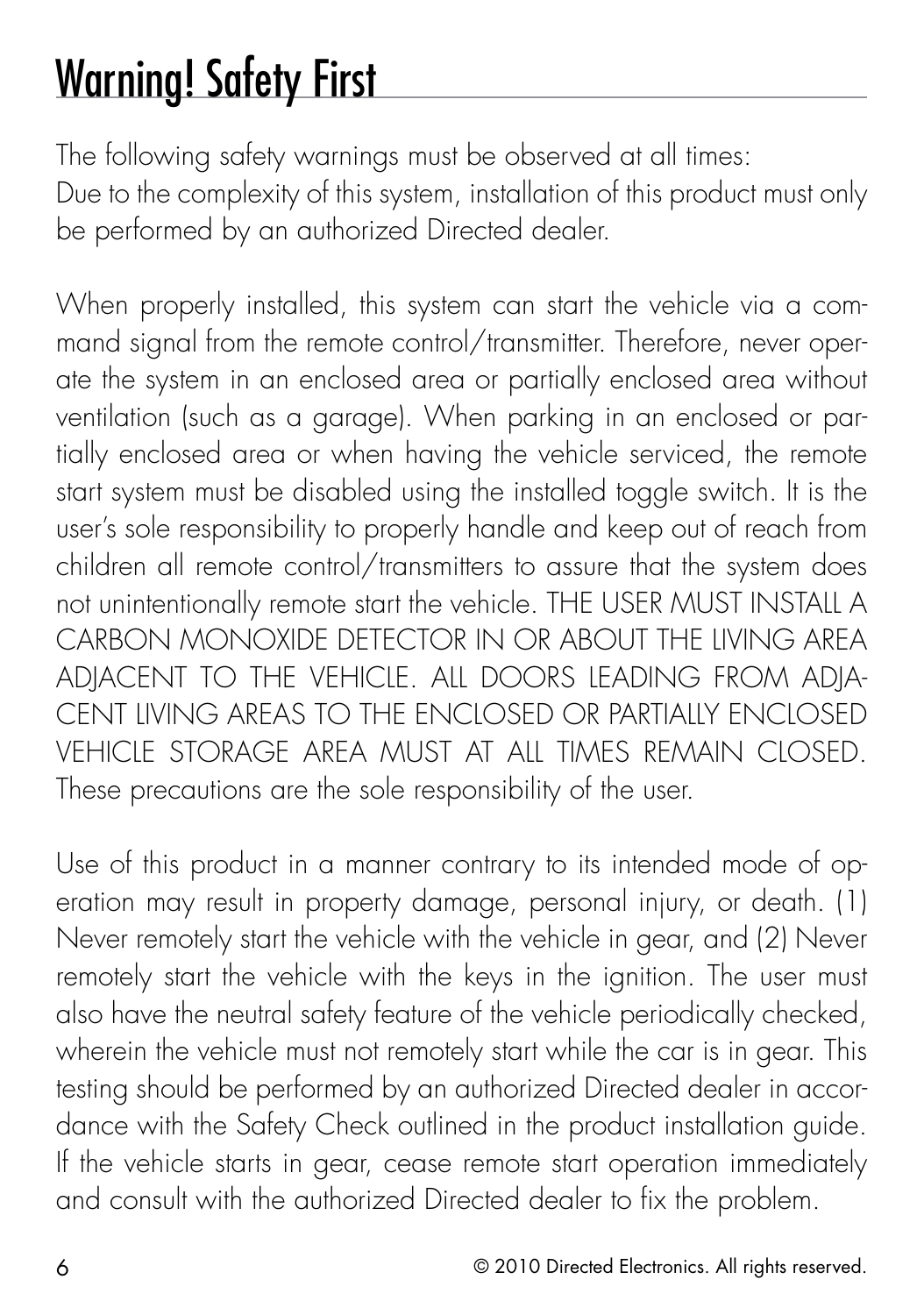After the remote start module has been installed, contact your authorized dealer to have him or her test the remote start module by performing the Safety Check outlined in the product installation guide. If the vehicle starts when performing the Neutral Safety Shutdown Circuit test, the remote start unit has not been properly installed. The remote start module must be removed or the installer must properly reinstall the remote start system so that the vehicle does not start in gear. All installations must be performed by an authorized Directed dealer.

OPERATION OF THE REMOTE START MODULE IF THE VEHICLE STARTS IN GEAR IS CONTRARY TO ITS INTENDED MODE OF OP-ERATION. OPERATING THE REMOTE START SYSTEM UNDER THESE CONDITIONS MAY RESULT IN PROPERTY DAMAGE OR PERSONAL INJURY. YOU MUST IMMEDIATELY CEASE THE USE OF THE UNIT AND SEEK THE ASSISTANCE OF AN AUTHORIZED Directed DEAL-ER TO REPAIR OR DISCONNECT THE INSTALLED REMOTE START MODULE. DIRECTED WILL NOT BE HELD RESPONSIBLE OR PAY FOR INSTALLATION OR REINSTALLATION COSTS.

#### **Caution**

This product is designed for fuel injected, automatic transmission vehicles only. Use of this product in a standard transmission vehicle is dangerous and contrary the product's intended use.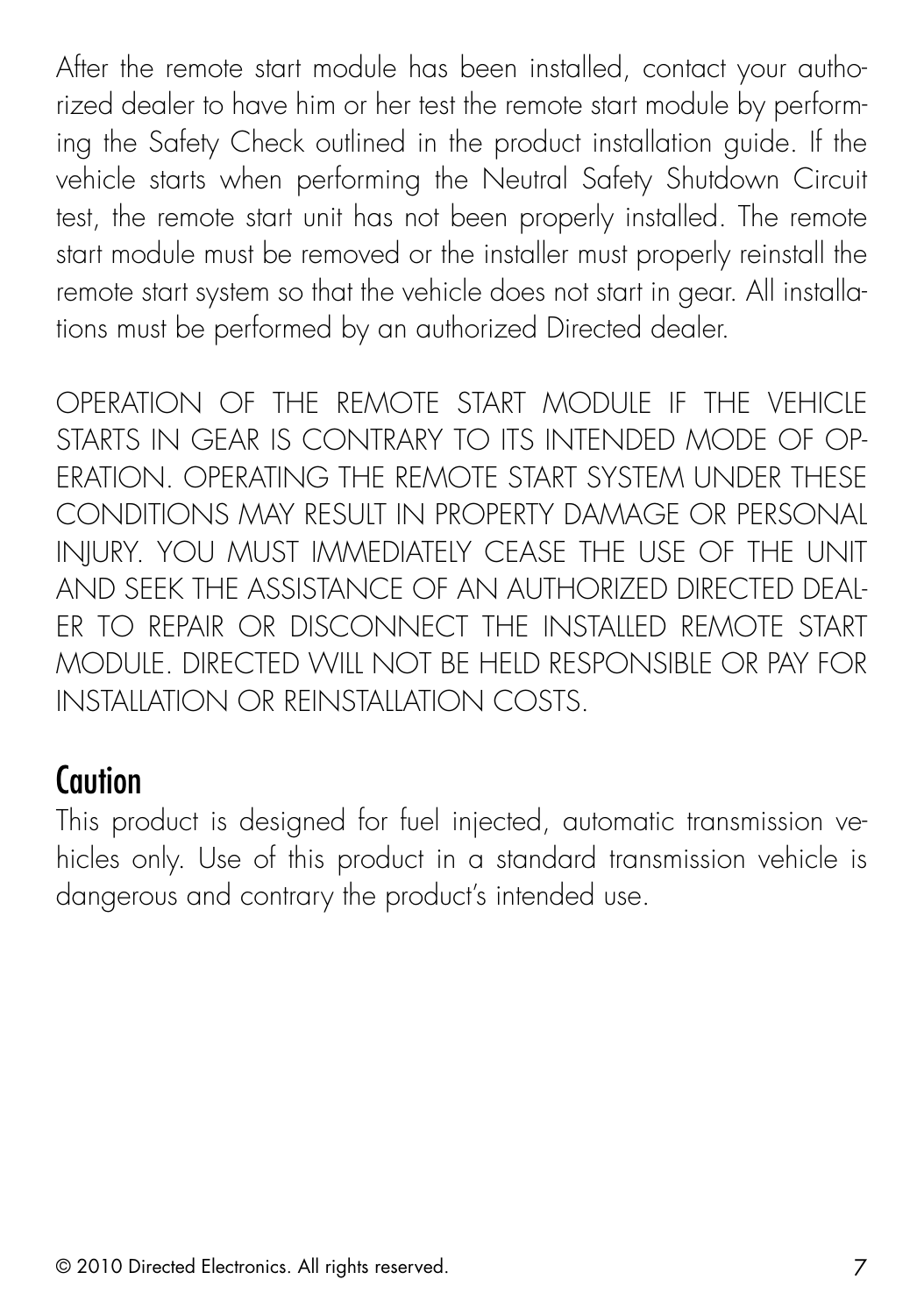# Patent Information

This product is covered by one or more of the following U.S. patents:

| 303,223 | 345,711   | 4,383,242 | 5,103,221 | 5,534,845 | 5,907,195 |
|---------|-----------|-----------|-----------|-----------|-----------|
| 333,633 | 347,190   | 4,438,426 | 5,117,217 | 5,572,185 | 5,914,667 |
| 333,634 | 348,622   | 4,553,127 | 5,132,660 | 5,646,591 | 5,945,936 |
| 333,635 | 352,685   | 4,584,569 | 5,193,141 | 5,656,997 | 5,952,933 |
| 333,636 | 383,689   | 4,794,368 | 5,245,694 | 5,712,638 | 5,990,786 |
| 333,795 | 383,690   | 4,887,064 | 5,285,186 | 5,783,989 | 6,093,979 |
| 340,000 | 390,830   | 4,897,630 | 5,315,285 | 5,798,711 |           |
| 344,905 | 392,944   | 4,922,224 | 5,357,560 | 5,872,519 |           |
| 345,317 | 4,327,444 | 4,987,402 | 5,532,670 | 5,900,806 |           |

International Patents:

Australia: 694,925 Canada: 1,315,859 and 2,067,099 Taiwan: 91817

Other patents pending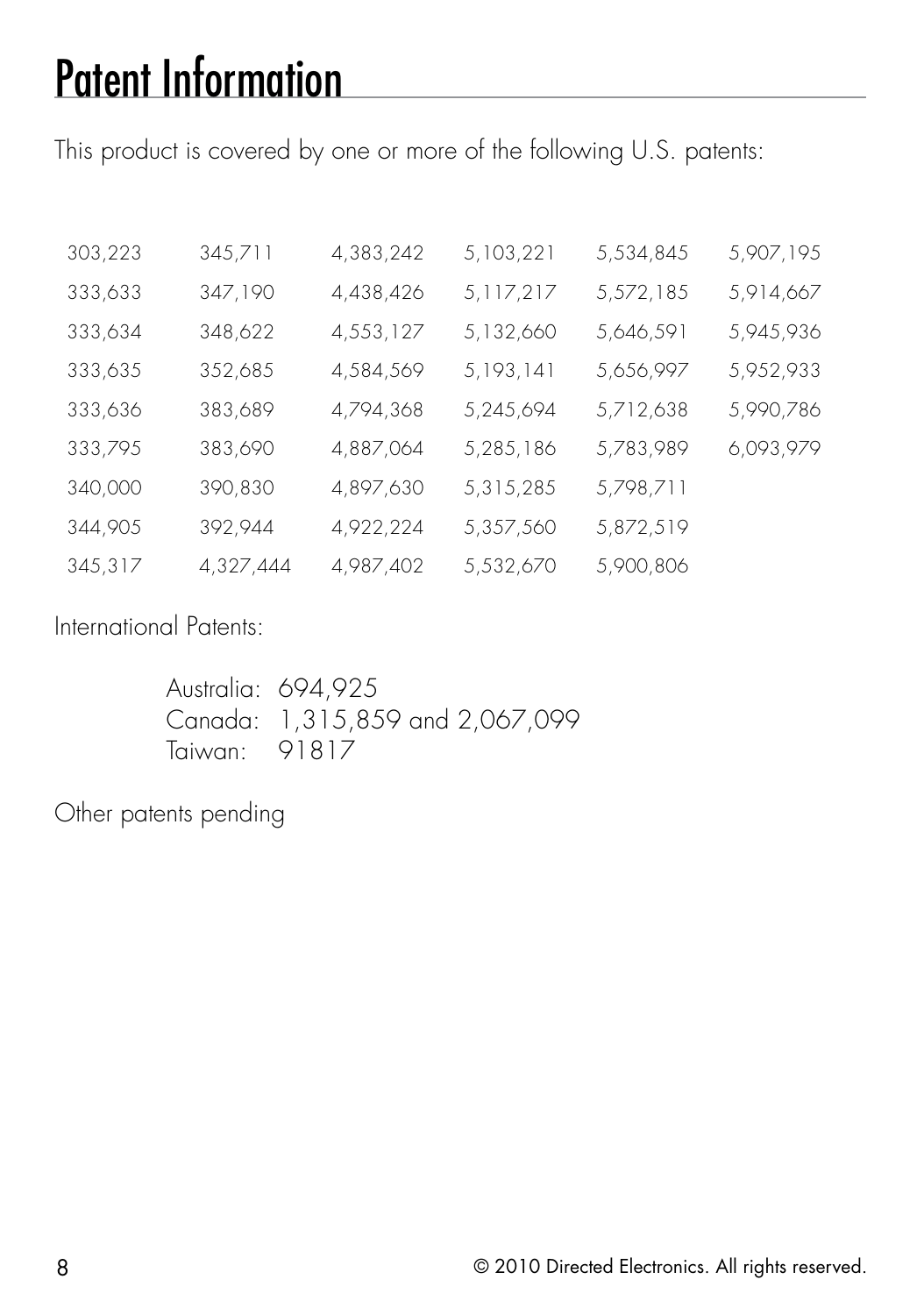# Limited lifetime consumer warranty

Directed Electronics. ("Directed") promises to the original purchaser to repair or replace (at Directed's election) with a comparable reconditioned model any Directed unit (hereafter the "unit"), excluding without limitation the siren, the remote transmitters, the associated sensors and accessories, which proves to be defective in workmanship or material under reasonable use during the lifetime of the vehicle provided the following conditions are met: the unit was purchased from an authorized Directed dealer, the unit was professionally installed and serviced by an authorized Directed dealer; the unit will be professionally reinstalled in the vehicle in which it was originally installed by an authorized Directed dealer; and the unit is returned to Directed, shipping prepaid with a legible copy of the bill of sale or other dated proof of purchase bearing the following information: consumer's name, telephone number and address; the authorized dealers name, telephone number and address; complete product description, including accessories; the year, make and model of the vehicle; vehicle license number and vehicle identification number. All components other than the unit, including without limitation the siren, the remote transmitters and the associated sensors and accessories, carry a one-year warranty from the date of purchase of the same. ALL PRODUCTS RECEIVED BY DIRECTED FOR WARRANTY REPAIR WITHOUT PROOF OF PURCHASE WILL BE DENIED. This warranty is non-transferable and is automatically void if: the original purchaser has not completed the warranty card and mailed it within ten (10) days from the date of purchase to the address listed on the card; the unit's date code or serial number is defaced, missing or altered; the unit has been modified or used in a manner contrary to its intended purpose; the unit has been damaged by accident, unreasonable use, neglect, improper service, installation or other causes not arising out of defects in materials or construction. The warranty does not cover damage to the unit caused by installation or removal of the unit. Directed, in its sole discretion, will determine what constitutes excessive damage and may refuse the return of any unit with excessive damage.

TO THE MAXIMUM EXTENT ALLOWED BY LAW, ALL WARRANTIES, INCLUDING BUT NOT LIMITED TO EXPRESS WARRANTY, IMPLIED WARRANTY, WARRANTY OF MERCHANTABILITY, FITNESS FOR PARTICULAR PURPOSE AND WARRANTY OF NON-INFRINGEMENT OF INTELLECTUAL PROPERTY, ARE EXPRESSLY EXCLUDED; AND DIRECTED NEITHER ASSUMES NOR AUTHORIZES ANY PERSON OR ENTITY TO ASSUME FOR IT ANY DUTY, OBLIGATION OR LIABILITY IN CONNECTION WITH ITS PRODUCTS. DIRECTED DISCLAIMS AND HAS ABSOLUTELY NO ITABILITY FOR ANY AND ALL ACTS OF THIRD PARTIES INCLUDING ITS AUTHORIZED DEALERS OR INSTALLERS. DIRECTED SECURITY SYSTEMS, INCLUDING THIS UNIT, ARE DETERRENTS AGAINST POSSIBLE THEFT. DIRECTED IS NOT OFFERING A GUARANTEE OR INSURANCE AGAINST VANDALISM, DAMAGE OR THEFT OF THE AUTOMOBILE, ITS PARTS OR CONTENTS; AND HEREBY EXPRESSLY DISCLAIMS ANY LIABILITY WHATSOEVER, INCLUDING WITHOUT LIMITATION, LIABILITY FOR THEFT, DAMAGE AND/OR VANDALISM. THIS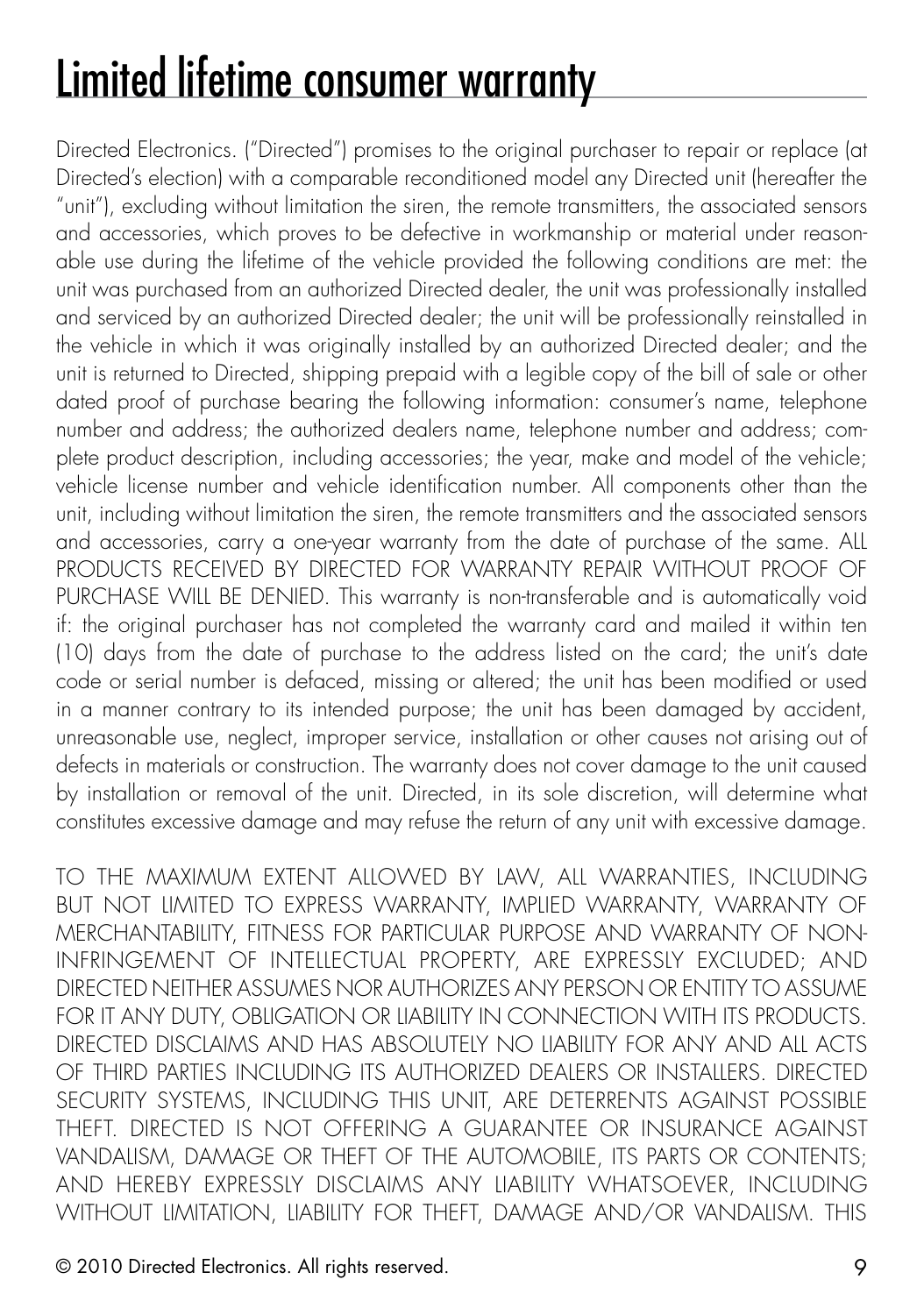WARRANTY DOES NOT COVER LABOR COSTS FOR MAINTENANCE, REMOVAL OR REINSTALLATION OF THE UNIT OR ANY CONSEQUENTIAL DAMAGES OF ANY KIND. IN THE EVENT OF A CLAIM OR A DISPUTE INVOLVING DIRECTED OR ITS SUBSIDIARY, THE VENUE SHALL BE SAN DIEGO COUNTY IN THE STATE OF CALIFORNIA. CALIFORNIA STATE LAWS AND APPLICABLE FEDERAL LAWS SHALL APPLY AND GOVERN THE DISPUTE. THE MAXIMUM RECOVERY UNDER ANY CLAIM AGAINST DIRECTED SHALL BE STRICTLY LIMITED TO THE AUTHORIZED DIRECTED DEALER'S PURCHASE PRICE OF THE UNIT. DIRECTED SHALL NOT BE RESPONSIBLE FOR ANY DAMAGES WHATSOEVER, INCLUDING BUT NOT LIMITED TO, ANY CONSEQUENTIAL DAMAGES, INCIDENTAL DAMAGES, DAMAGE TO VEHICLE, DAMAGES FOR THE LOSS OF TIME, LOSS OF EARNINGS, COMMERCIAL LOSS, LOSS OF ECONOMIC OPPORTUNITY AND THE LIKE. NOTWITHSTANDING THE ABOVE, THE MANUFACTURER DOES OFFER A LIMITED WARRANTY TO REPLACE OR REPAIR THE CONTROL MODULE SUBJECT TO THE CONDITIONS AS DESCRIBED HEREIN. THIS WARRANTY IS VOID IF THE UNIT HAS NOT BEEN PURCHASED FROM DIRECTED, OR AN AUTHORIZED DIRECTED DEALER, OR IF THE UNIT HAS BEEN DAMAGED BY ACCIDENT, UNREASONABLE USE, NEGLIGENCE, ACTS OF GOD, NEGLECT, IMPROPER SERVICE, OR OTHER CAUSES NOT ARISING OUT OF DEFECT IN MATERIALS OR CONSTRUCTION.

Some states do not allow limitations on how long an implied warranty will last or the exclusion or limitation of incidental or consequential damages. This warranty gives you specific legal rights and you may also have other rights that vary from State to State.

This warranty is only valid for sale of product(s) within the United States of America. Product(s) sold outside of the United States of America are sold "AS-IS" and shall have NO WARRANTY, express or implied. This product may be covered by a Guaranteed Protection Plan ("GPP"). See your authorized Directed dealer for details of the plan or call Directed Customer Service at 1-800-876-0800.

Make sure you have all of the following information from your authorized Directed dealer:

A clear copy of the sales receipt, showing the following:

| $\Omega$ | Date of purchase                              |
|----------|-----------------------------------------------|
| $\Omega$ | Your full name and address                    |
| $\Omega$ | Authorized dealer's company name and address  |
| $\Omega$ | Type of alarm installed                       |
| $\circ$  | Year, make, model and color of the automobile |
| $\circ$  | Automobile license number                     |
| $\circ$  | Vehicle identification number                 |
| $\circ$  | All security options installed on automobile  |
| $\Omega$ | Installation receipts                         |
|          |                                               |

920-0003 06-06